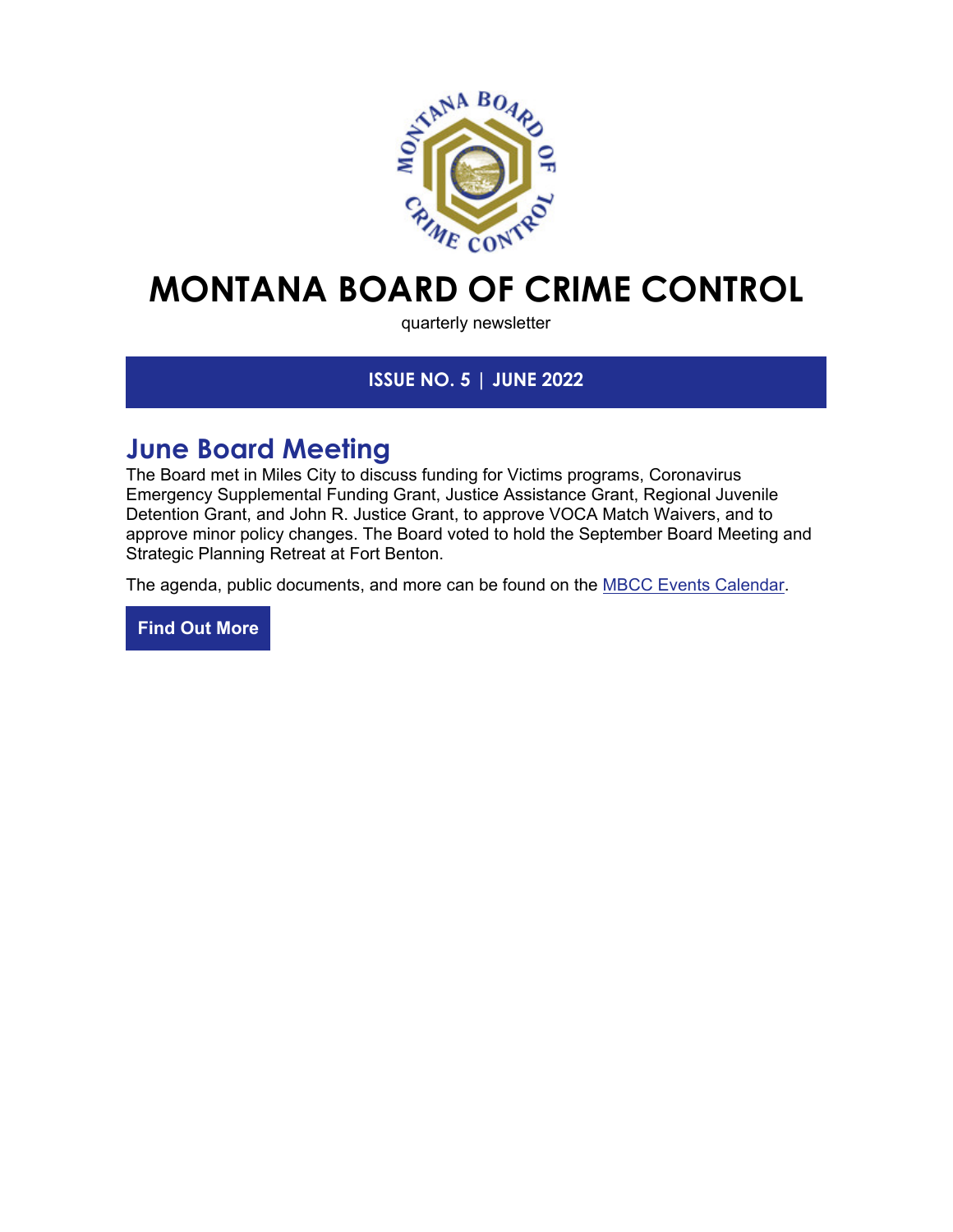

*From left to right: Randy Shipman, Lilla Guiberson, Aliyah Riener, Averie Nielsen, Teague Cromwell, James Pearston, Emily Allred, Nimalka De Alwis, Loyal Anderson, Mitchell Clavadetscher, Natalia Bowser, Rachel Gemar*

### **2022 Do the** *Write* **Thing State Celebration MBCC Congratulates Montana's State Finalists and Student National Ambassadors**

MBCC hosted a celebration for Montana's 2022 State Finalists and Student National Ambassadors on Saturday, May 14, 2022. Youth Justice Council Chairman, Randy Shipman, opened the celebration, thanked the students for their courage to speak about youth violence, and encouraged them to continue raising awareness about issues that affect youth. Students took turns reading their essays aloud to their families, teachers, and MBCC staff in attendance; and each student was presented with an award plaque.

The Montana Board of Crime Control received \$5,000 from the national **Do the** *Write* **Thing** program to encourage local participation. MBCC awarded \$1,000 to schools with the highest percentage of middle school students submitting essays regarding youth violence. Teachers from Anaconda Junior-Senior High School, Dillon Middle School, East Middle School (Butte), Laurel Middle School, and Whitehall Middle School accepted awards on behalf of the five schools with the highest participation.

National Student Ambassadors, Nimalka De Alwis and Teague Cromwell, will attend the National Do the *Write* Thing Celebration in Washington D.C. in July. Congratulations to our winners and thank you to all the students and teachers who participated!

For more event photos and more information about the Do the *Write* Thing challenge, please visit the MBCC Dt*W*[T webpage.](https://lnks.gd/l/eyJhbGciOiJIUzI1NiJ9.eyJidWxsZXRpbl9saW5rX2lkIjoxMDIsInVyaSI6ImJwMjpjbGljayIsImJ1bGxldGluX2lkIjoiMjAyMjA2MTYuNTk1MTExNTEiLCJ1cmwiOiJodHRwczovL2xua3MuZ2QvbC9leUpoYkdjaU9pSklVekkxTmlKOS5leUppZFd4c1pYUnBibDlzYVc1clgybGtJam94TVRFc0luVnlhU0k2SW1Kd01qcGpiR2xqYXlJc0ltSjFiR3hsZEdsdVgybGtJam9pTWpBeU1UQTVNekF1TkRZM01EY3lNakVpTENKMWNtd2lPaUpvZEhSd2N6b3ZMMjFpWTJNdWJYUXVaMjkyTDFCeWIyZHlZVzF6TDBwMWRtVnVhV3hsTFVwMWMzUnBZMlV2VUhKdmFtVmpkSE12Ukc4dGRHaGxMVmR5YVhSbExWUm9hVzVuSW4wLlM1bWpERE9mMmtTOTNnNXA5V2hfY3duMS1wY2xEVHd4WmhqVkNIRnJ6OFEvcy8xMDg5MjIwNTAzL2JyLzExMzE3Nzg4MjMzNS1sIn0.RHRssn8gVZRqRZxpPHlHtQWQzlnBQq_lKG-A9IAL9y4/s/2126151703/br/133212233428-l)

**[Find Out More](https://lnks.gd/l/eyJhbGciOiJIUzI1NiJ9.eyJidWxsZXRpbl9saW5rX2lkIjoxMDMsInVyaSI6ImJwMjpjbGljayIsImJ1bGxldGluX2lkIjoiMjAyMjA2MTYuNTk1MTExNTEiLCJ1cmwiOiJodHRwczovL21iY2MubXQuZ292L1Byb2dyYW1zL0p1dmVuaWxlLUp1c3RpY2UvUHJvamVjdHMvRG8tdGhlLVdyaXRlLVRoaW5nLyJ9.Ww4q5xD9uD3DyGZFsMByefbLV0aPRpGrKbQieqqccYI/s/2126151703/br/133212233428-l)**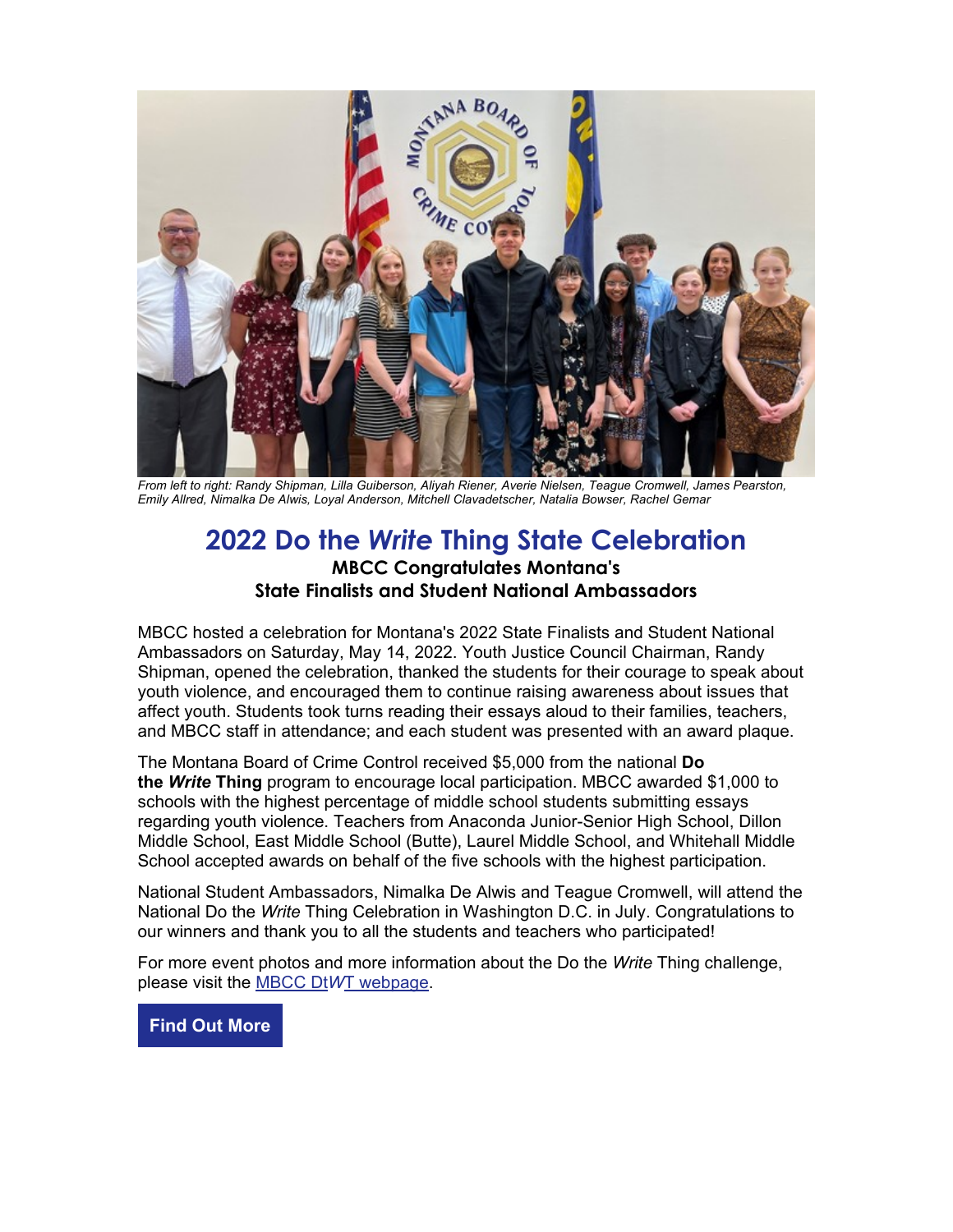## **2022 Recognition Awards**

Nominations for the 2022 Lifetime Achievement Award and 2022 Innovative Community Improvement Award are open! The deadline to submit nominations is July 15, 2022.

#### **2022 Lifetime Achievement Award (LAA)**

The 2022 Lifetime Achievement Award is presented to a deserving individual (or group of individuals) who has achieved professional excellence and made lasting contributions to improve Montana's justice system throughout their career. This award encompasses professionals across the entire justice system and includes law enforcement, crime prevention, public safety, victim services, juvenile justice, forensic science, prosecution, public defenders, courts, corrections and volunteers. The award honors an individual's proven leadership, vision, and innovation in their field.

**[Submit Nomination for 2022 LAA](https://lnks.gd/l/eyJhbGciOiJIUzI1NiJ9.eyJidWxsZXRpbl9saW5rX2lkIjoxMDQsInVyaSI6ImJwMjpjbGljayIsImJ1bGxldGluX2lkIjoiMjAyMjA2MTYuNTk1MTExNTEiLCJ1cmwiOiJodHRwczovL2Zvcm1zLm9mZmljZS5jb20vUGFnZXMvUmVzcG9uc2VQYWdlLmFzcHg_aWQ9bUV5cEJ3X3p1MHE5ZnRZX2h5RGNBdFFYZURwcExyOURpYkJDa05Bem5tVlVORlZTTVU4eVZFWlhXRlJIVEZWUlZrRkNSVk5YVXpKUFRTNHUifQ.F0MG3Yf50KslsYfEtsJ_t_2qx-dSwsDHXUXloZ52Tcs/s/2126151703/br/133212233428-l)**

#### **2022 Innovative Community Improvement Award (ICIA)**

The 2022 Innovative Community Improvement Award is presented to a deserving individual (or group of individuals) who has, through a specific campaign or program, made lasting contributions to promote public safety and crime prevention within their community. This may include improving the quality of life, reducing the fear of crime, enhancing services to victims or initiating measurable, positive results. For the purposes of this award, a community is defined as a social unit of any size within Montana that shares common values, and may include towns or cities, a county, a specific region, an Indian reservation, etc. A community is not defined as the entire state. This award encompasses any professional or private community citizen or citizens, or a combination thereof. The award honors an individual's proven leadership, vision, and innovation resulting in lasting contributions and significant improvements to their community.

**Submit [Nomination for the 2022 ICIA](https://lnks.gd/l/eyJhbGciOiJIUzI1NiJ9.eyJidWxsZXRpbl9saW5rX2lkIjoxMDUsInVyaSI6ImJwMjpjbGljayIsImJ1bGxldGluX2lkIjoiMjAyMjA2MTYuNTk1MTExNTEiLCJ1cmwiOiJodHRwczovL2xua3MuZ2QvbC9leUpoYkdjaU9pSklVekkxTmlKOS5leUppZFd4c1pYUnBibDlzYVc1clgybGtJam94TURFc0luVnlhU0k2SW1Kd01qcGpiR2xqYXlJc0ltSjFiR3hsZEdsdVgybGtJam9pTWpBeU1qQTFNak11TlRnek1qSTVOVEVpTENKMWNtd2lPaUpvZEhSd2N6b3ZMMlp2Y20xekxtOW1abWxqWlM1amIyMHZVR0ZuWlhNdlVtVnpjRzl1YzJWUVlXZGxMbUZ6Y0hnX2FXUTliVVY1Y0VKM1gzcDFNSEU1Wm5SWlgyaDVSR05CZEZGWVpVUndjRXh5T1VScFlrSkRhMDVCZW01dFZsVk5SWGhMVWxWWk5WUnJjM2RQUlZFeVVsWnNUVTB4YTNkVlZWSlhVV3N3TUZWRE5IVWlmUS5Oak1GY01LRGdHaEZwallXUDRrQmM5aHk1WV9acTJmQndMblpRTzJKcFlJL3MvMjEyNjE1MTcwMy9ici8xMzE3NTk2NTUxMDQtbCJ9.3R72KdR20rCFsbzL00CDLLDPAJYn28sRUlOlO-ihv8o/s/2126151703/br/133212233428-l)**

Thank you to our 2022 Montana Crime Prevention Conference Sponsors!



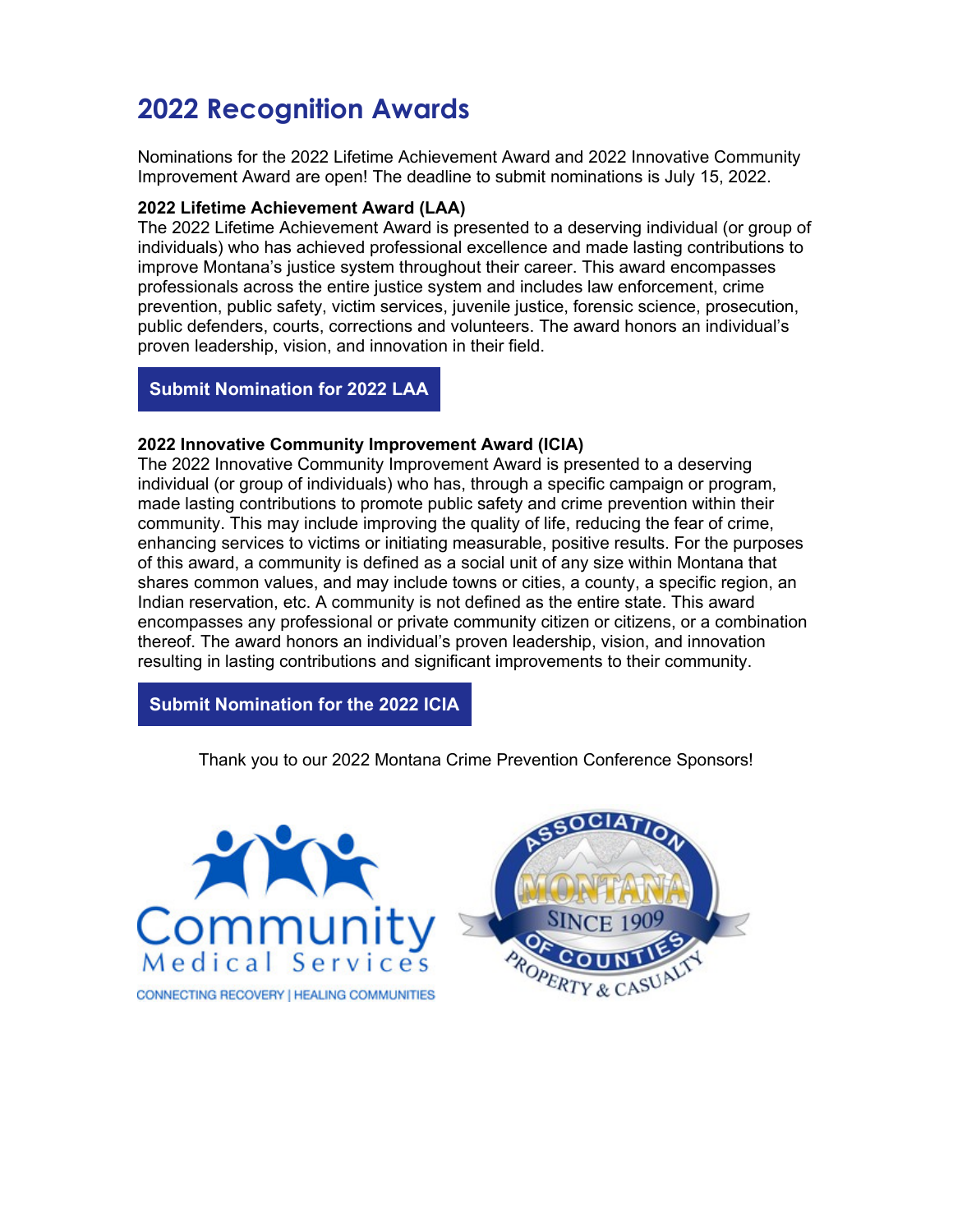### **Educational Power Hour**

MBCC began hosting the Educational Power Hour series in April. MBCC kicked off the new series with the *Strangulation Response* mini series. Each week, presenters from different disciplines shared their expertise and role as it relates to instances of strangulation.

Join us for the current mini series, *Abuse in Later Life,* for presentations on such topics as accessible care, Medicaid fraud, elder justice prosecution, and guardianship and conservatorships.

**[Subscribe for Email Updates](https://lnks.gd/l/eyJhbGciOiJIUzI1NiJ9.eyJidWxsZXRpbl9saW5rX2lkIjoxMTIsInVyaSI6ImJwMjpjbGljayIsImJ1bGxldGluX2lkIjoiMjAyMjA2MTYuNTk1MTExNTEiLCJ1cmwiOiJodHRwczovL3B1YmxpYy5nb3ZkZWxpdmVyeS5jb20vYWNjb3VudHMvTVRCQ0Mvc3Vic2NyaWJlci9uZXc_cXNwPUNPREVfUkVEIn0.bhLsbZTBtta-Milskgv7XrKDV7JMe5lDvAEm3DZccxs/s/2126151703/br/133212233428-l)**

Be sure to subscribe to the Educational Power Hour email list to receive notifications about video uploads and upcoming series and speakers.

**[Register for Educational Power Hour](https://lnks.gd/l/eyJhbGciOiJIUzI1NiJ9.eyJidWxsZXRpbl9saW5rX2lkIjoxMTMsInVyaSI6ImJwMjpjbGljayIsImJ1bGxldGluX2lkIjoiMjAyMjA2MTYuNTk1MTExNTEiLCJ1cmwiOiJodHRwczovL210LWdvdi56b29tLnVzL21lZXRpbmcvcmVnaXN0ZXIvdFowcmR1LXFyejBvR05aU1lNQ0N2aTVhWTFrY2o5QTMyOWtpP194X3ptX3J0YWlkPW9yQS1PR0hzUU9tTmxpVnJFb1B0YlEuMTY1NDAyMzcwNDM1NS45NDA1YmUyZmNiNDFhYjMwZDVlNDFjNDIwODJlYTAzZiZfeF96bV9yaHRhaWQ9NzM1In0.MSuxRDQ4U-W7mBPlURAHG9AFZGEaoiiRdwt7Anj9Ehg/s/2126151703/br/133212233428-l)**

Thank you to MT DOC Victims Services, our presenters, MBCC's very own Tawny Rogers and Victoria Green, and everyone who has attended so far! Your support has ensured a smooth transition and continuation of this important series.

Click the button below for more for the Educational Power Hour schedule, upcoming topics and speakers, recordings of previous presentations, and more.

**[Find Out More](https://lnks.gd/l/eyJhbGciOiJIUzI1NiJ9.eyJidWxsZXRpbl9saW5rX2lkIjoxMTQsInVyaSI6ImJwMjpjbGljayIsImJ1bGxldGluX2lkIjoiMjAyMjA2MTYuNTk1MTExNTEiLCJ1cmwiOiJodHRwczovL21iY2MubXQuZ292L0V2ZW50cy9FZHVjYXRpb25hbC1Qb3dlci1Ib3VyIn0.VTGsP2aQPKzmK4oN5Fm-PTuNIGcRBCK09uf_HnFHcrw/s/2126151703/br/133212233428-l)**

### **Just the Facts**

#### **MTIBRS Training & Technical Assistance Series**

NIBRS/MTIBRS doesn't have to be scary or annoying. Every other week, MBCC will be providing help and tips to make data collecting more straightforward. The sessions are only 15 minutes, with 15 minutes or more for questions. Your suggestions for topics are always welcome.

By registering below, you are signing up for all 2022 sessions, although you do not need to attend every session.

**Register [for Just the Facts](https://lnks.gd/l/eyJhbGciOiJIUzI1NiJ9.eyJidWxsZXRpbl9saW5rX2lkIjoxMTUsInVyaSI6ImJwMjpjbGljayIsImJ1bGxldGluX2lkIjoiMjAyMjA2MTYuNTk1MTExNTEiLCJ1cmwiOiJodHRwczovL210LWdvdi56b29tLnVzL3dlYmluYXIvcmVnaXN0ZXIvV05fai1Za3ZrenBUYkdURnk4UVc2WnhydyJ9.g-4kze-CYVF68rZSJcwOHQkIJYOyo_BXj6p7d2RcP5E/s/2126151703/br/133212233428-l)**

The sessions will be recorded and any materials used for the presentation will also be available on the *Just the Facts* page.

**[View Previous Trainings](https://lnks.gd/l/eyJhbGciOiJIUzI1NiJ9.eyJidWxsZXRpbl9saW5rX2lkIjoxMTYsInVyaSI6ImJwMjpjbGljayIsImJ1bGxldGluX2lkIjoiMjAyMjA2MTYuNTk1MTExNTEiLCJ1cmwiOiJodHRwczovL21iY2MubXQuZ292L0RhdGEvTVRJQlJTLVRyYWluaW5nIn0.dNBaNtP5ouT9ib-gKPumlEjR7XyFYPcmIdAhcgqRzwY/s/2126151703/br/133212233428-l)**